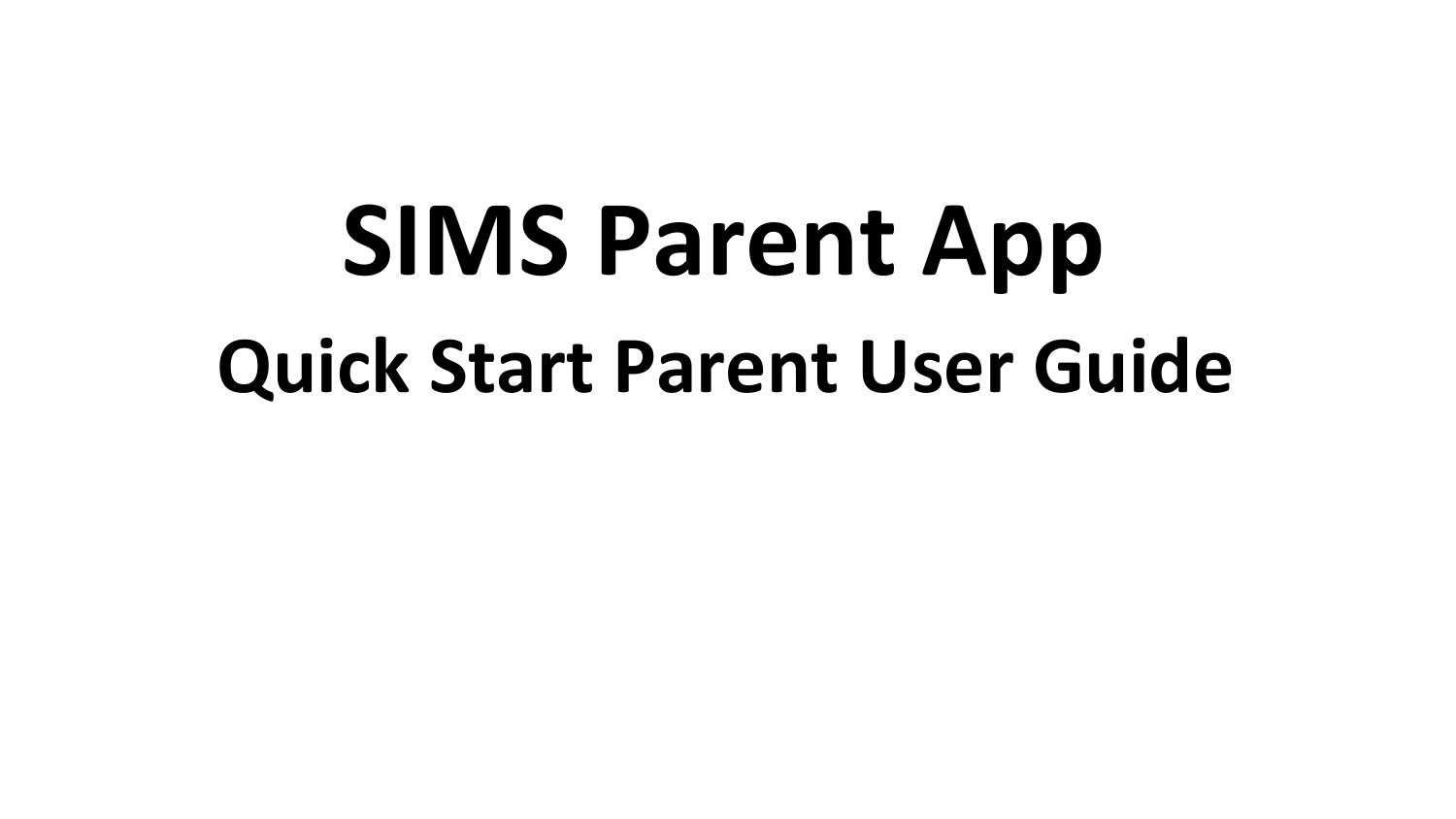

# **What is the SIMS Parent App?**

What will you find in the SIMS Parent App:

- $\triangleright$  School term, inset dates and contact details available at the click of a button
- $\triangleright$  Access to electronically update your contact details, for up-to-date emergency information
- $\triangleright$  Important push messages from school, including event reminders and newsletters
- $\triangleright$  Information about your child's attendance, assessment and school clubs
- $\triangleright$  Homework, Options Online and SIMS Pay, should your school subscribe to these options

The SIMS Parent App is an on-demand app, which can either be downloaded to an Android or Apple phone, or accessed via a website. There is no charge for accessing the Parent App.

Please read through this Quick Start guide in full, before proceeding.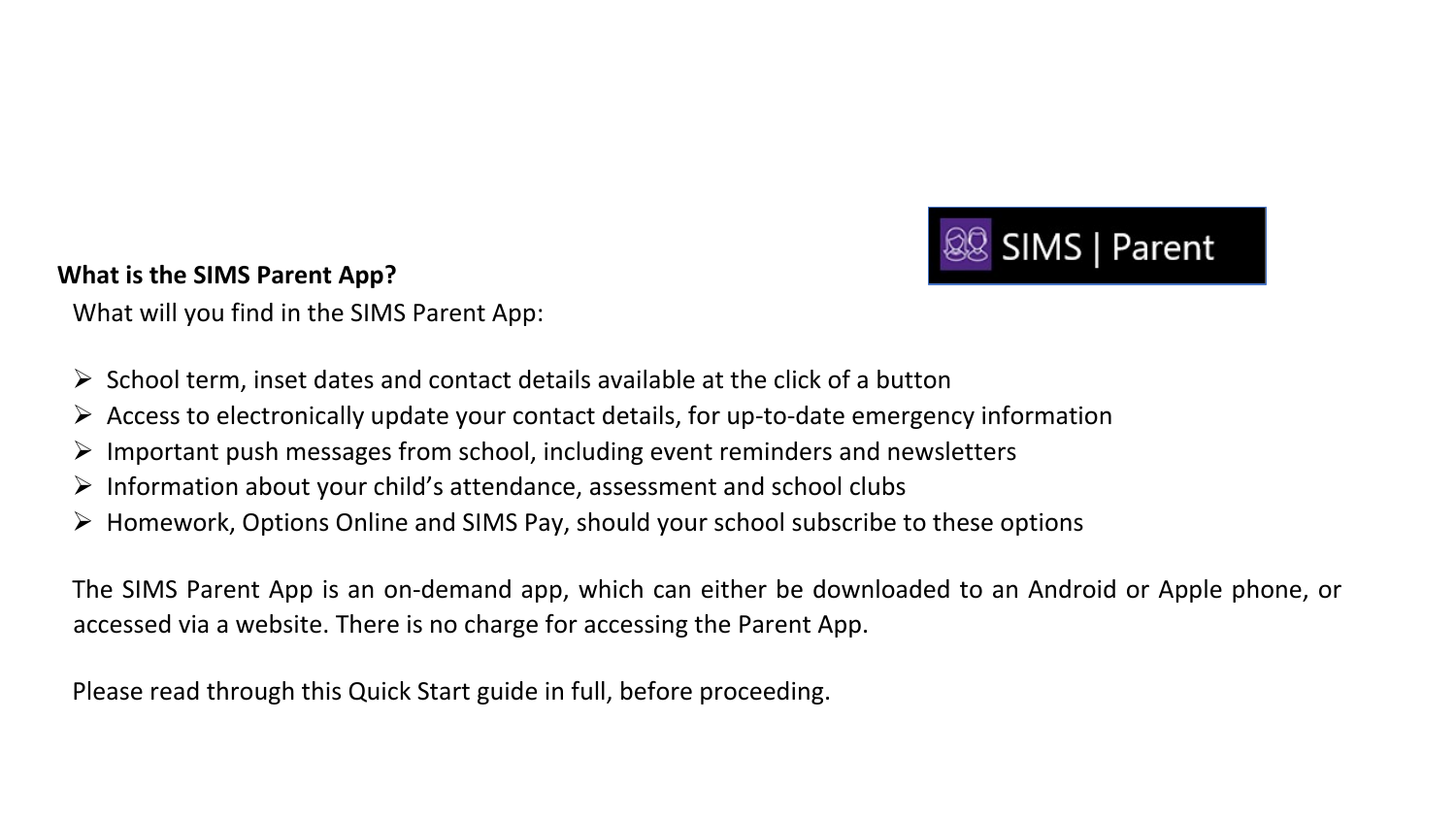# **What do I need to register for the SIMS Parent App?**

Before beginning the registration process, you will need the following:

- Your unique registration email. Your school will send to you a registration email that contains a registration link and an invitation code. This email will be sent from Capita SIMS (**noreply@sims.co.uk**). If you cannot find this email, please check your junk mail and ensure it has not been marked as spam/junk.
- The date of birth of one of your children who attends the school.
- Either a Microsoft (including Office 365), Google, Facebook, Twitter or SIMS ID account. You can use an existing account (e.g. a Hotmail account) or create a new one online - they are free and easy to set up and you can use any valid email address and password.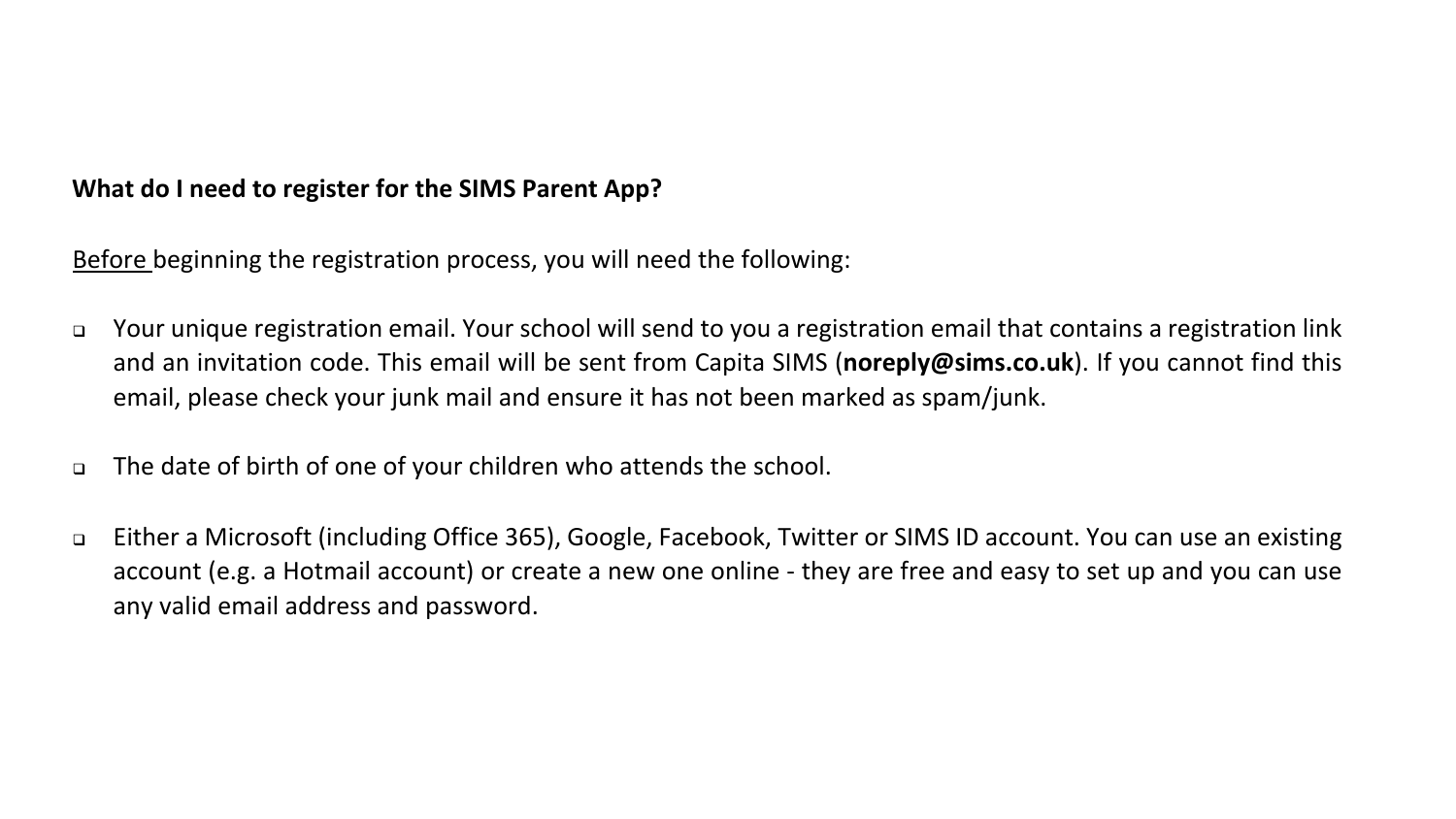# **How do I register for the SIMS Parent App (1/2)?**

Open your unique registration email and click the link as instructed. A new internet window will open and you will be asked to log in.

User should register with either a Microsoft (including Office 365), Google, Facebook or Twitter account. Click the icon for the relevant Third Party account and you will be directed to sign in using your existing details (i.e. your username and password for that existing account).

IMPORTANT NOTE: Before completing the registration process, you should be signed out from the chosen account you're planning on using to register with e.g. Facebook. Alternatively, the registration process should be carried out in a private browser window.

You will be guided through the login process. Once logged in, you will be asked if you want to authorise SIMS Parent to use your account.

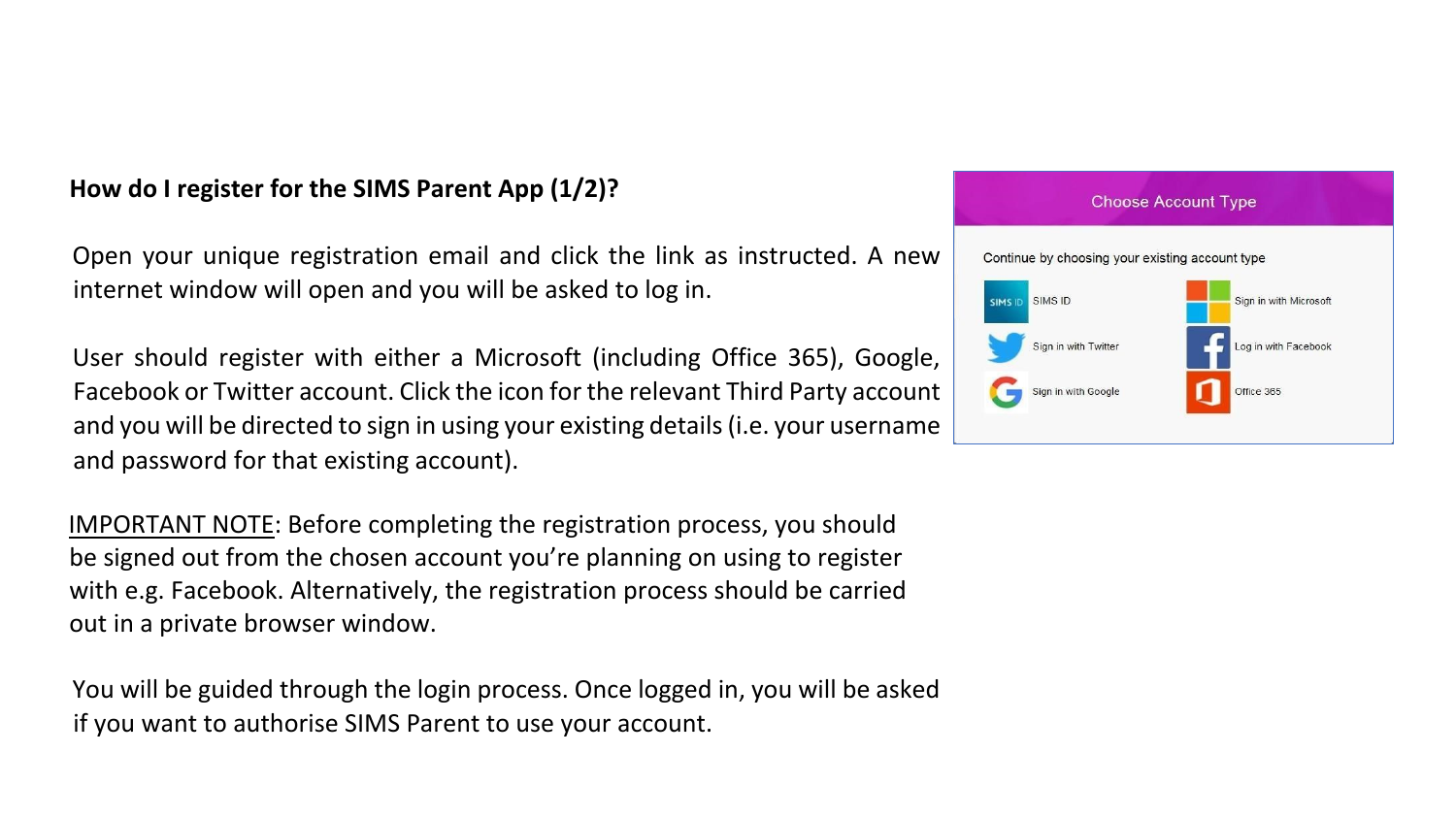# **How do I register for the SIMS Parent App (2/2)?**

You will now be asked for an invitation code. If you were able to click the link in the email you received, this field will be populated automatically. If you had to select the web address in the email, you will need to copy the invite code from the email and paste it into the space provided.

Enter the Date of Birth of one of your children attending the school (not your date of birth). This is for security purposes only and this information will not be used in the SIMS Parent system. Click the **Register** button to continue.

NOTE: Users with multiple roles need to register only once. For example, users who are both a parent and a teacher at the same school should register as either a parent or a teacher but should not register as both. Once registered, all of the relevant parent and teacher information will be available.

| SIMS <sup>1</sup>                                                                   |  |
|-------------------------------------------------------------------------------------|--|
| Registration - Answer Security Questions                                            |  |
| You are required to provide a second piece of information to confirm your identity. |  |
| Please answer the following question.                                               |  |
| What is the date of birth of one of your children at the school?                    |  |
|                                                                                     |  |
| Vexity                                                                              |  |
|                                                                                     |  |
| © 2017 - Capita Children's Services                                                 |  |
|                                                                                     |  |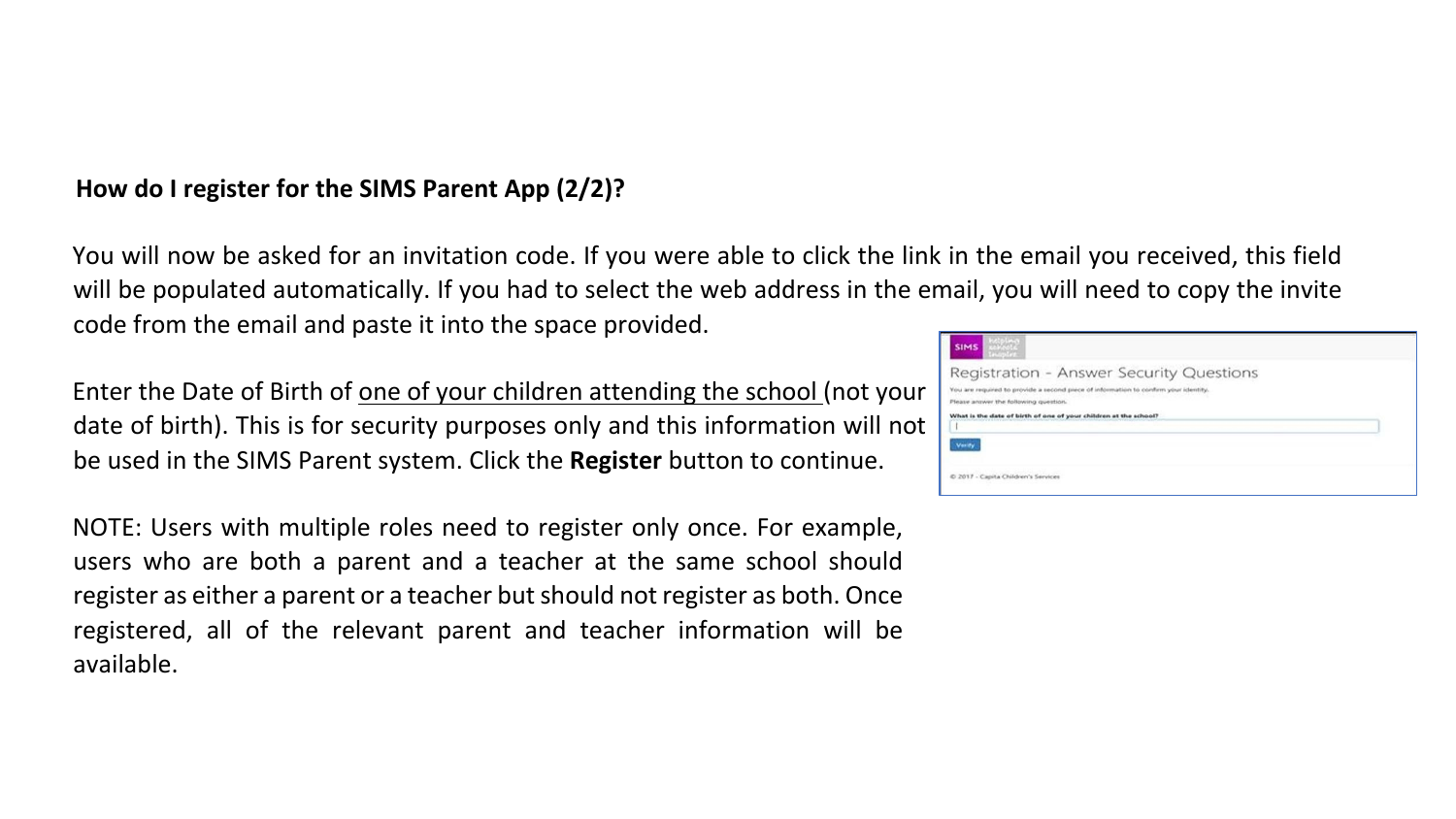# **How do I download the SIMS Parent App?**

The SIMS Parent app can be downloaded for free from the Apple Store (iOS) or the Play Store (Android).

- Open the Play Store or Apple Store on your device.
- Using the Search facility, enter **SIMS Parent**.
- Select **SIMS Parent** by **Capita Plc** from the search results.
- Tap **INSTALL** to download the app.

Once the app has downloaded successfully, tap **Open** to register and start using the app.

Please allow any notifications, if prompted to do so.

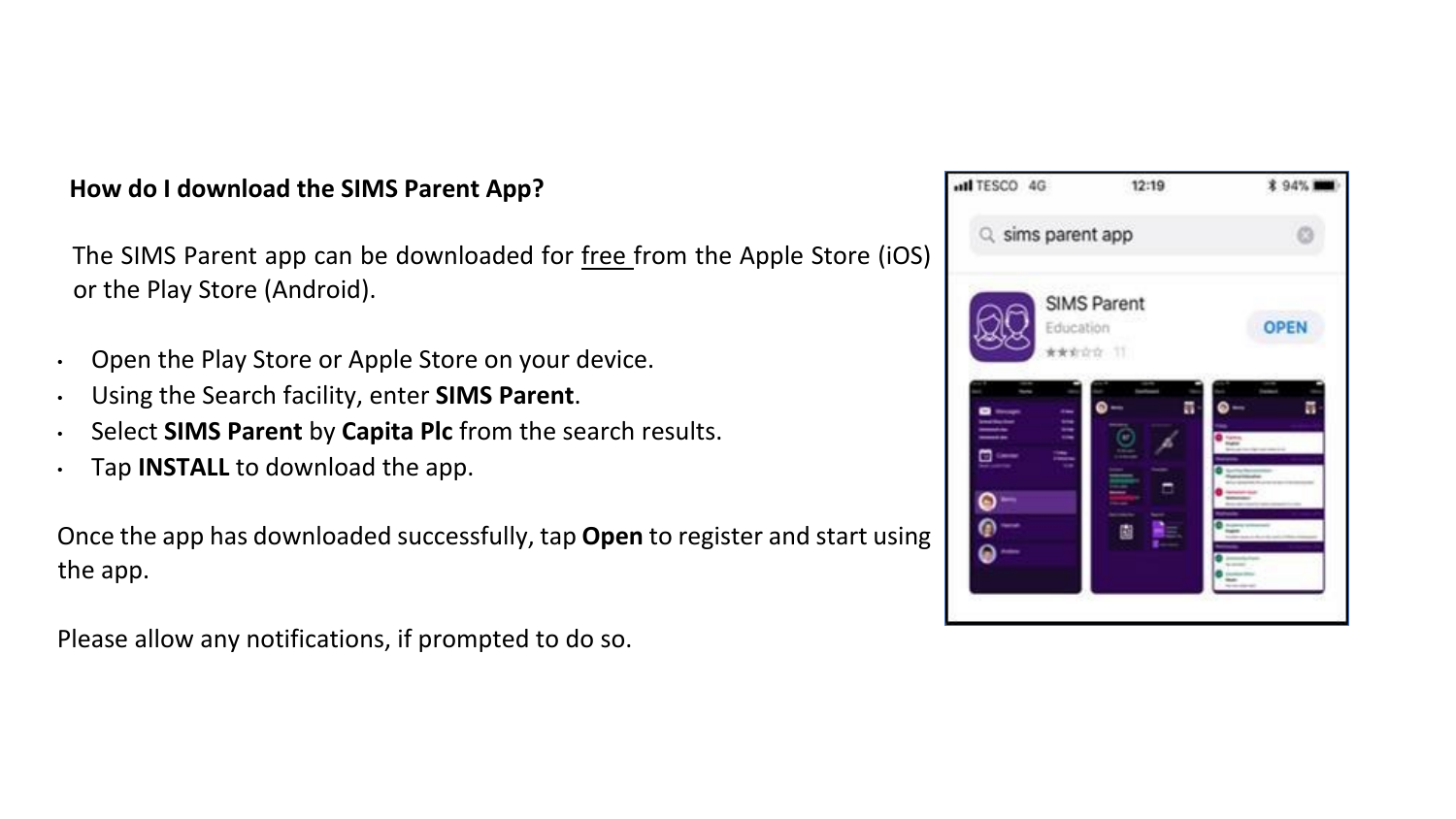### **How do I sign in to the SIMS Parent App?**

Click the icon for the relevant Third Party account that you registered with e.g. Google or Facebook. Enter your **Sign in** details.

# **I don't have a smart phone, how can I access the SIMS Parent App?**

If you have access to a tablet device, laptop, desktop computer you can sign in via the following website [https://www.sims-parent.co.uk](https://www.sims-parent.co.uk/) , selecting the icon for the relevant Third Party account that you previously registered with.

Ensure that you sign out of the Parent App website after use, if you are using a shared computer or a computer at a public library or internet café.

#### **Data Collection Sheet View**

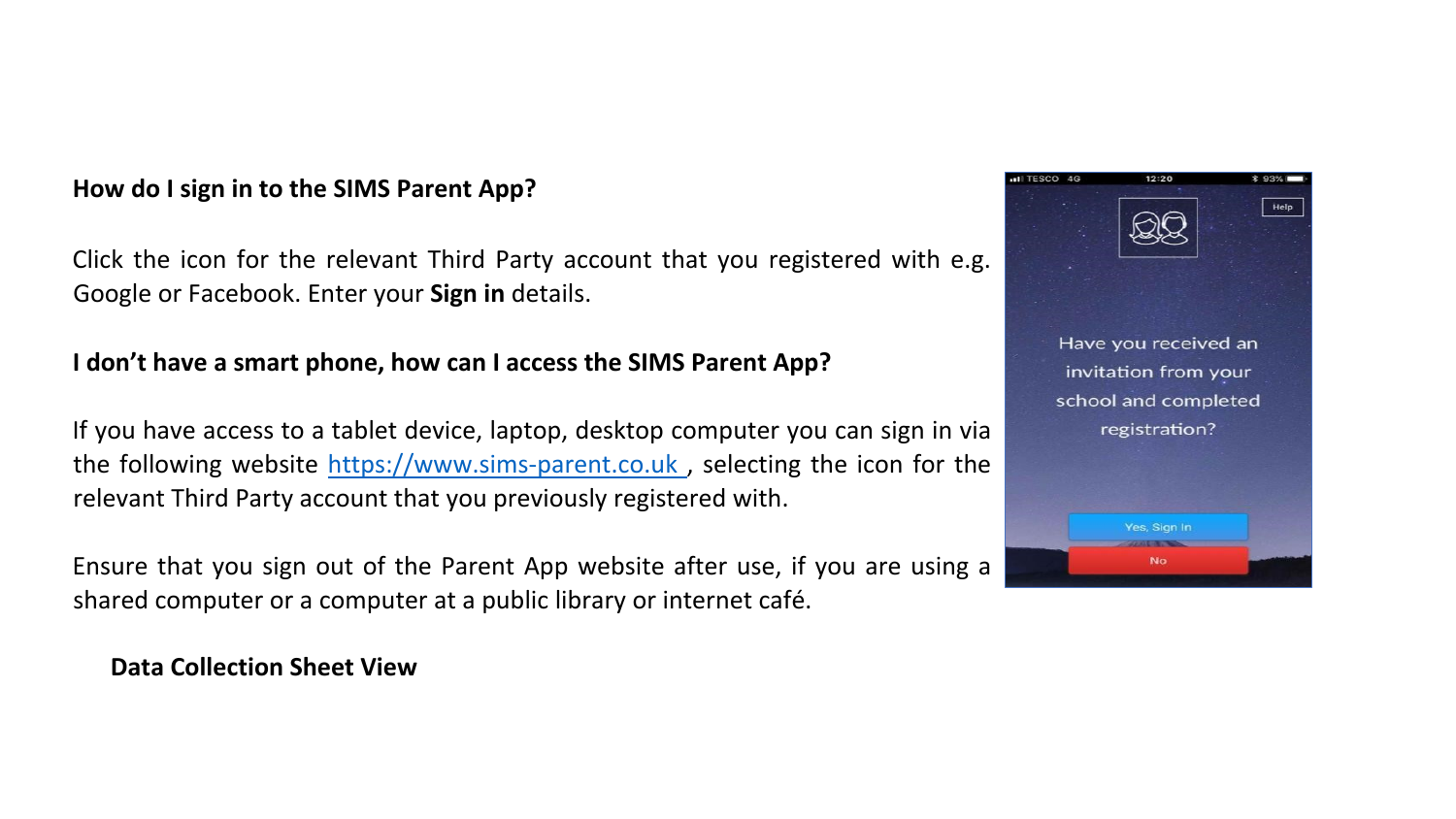

**How to use the Data Collection Sheet feature (1/2)**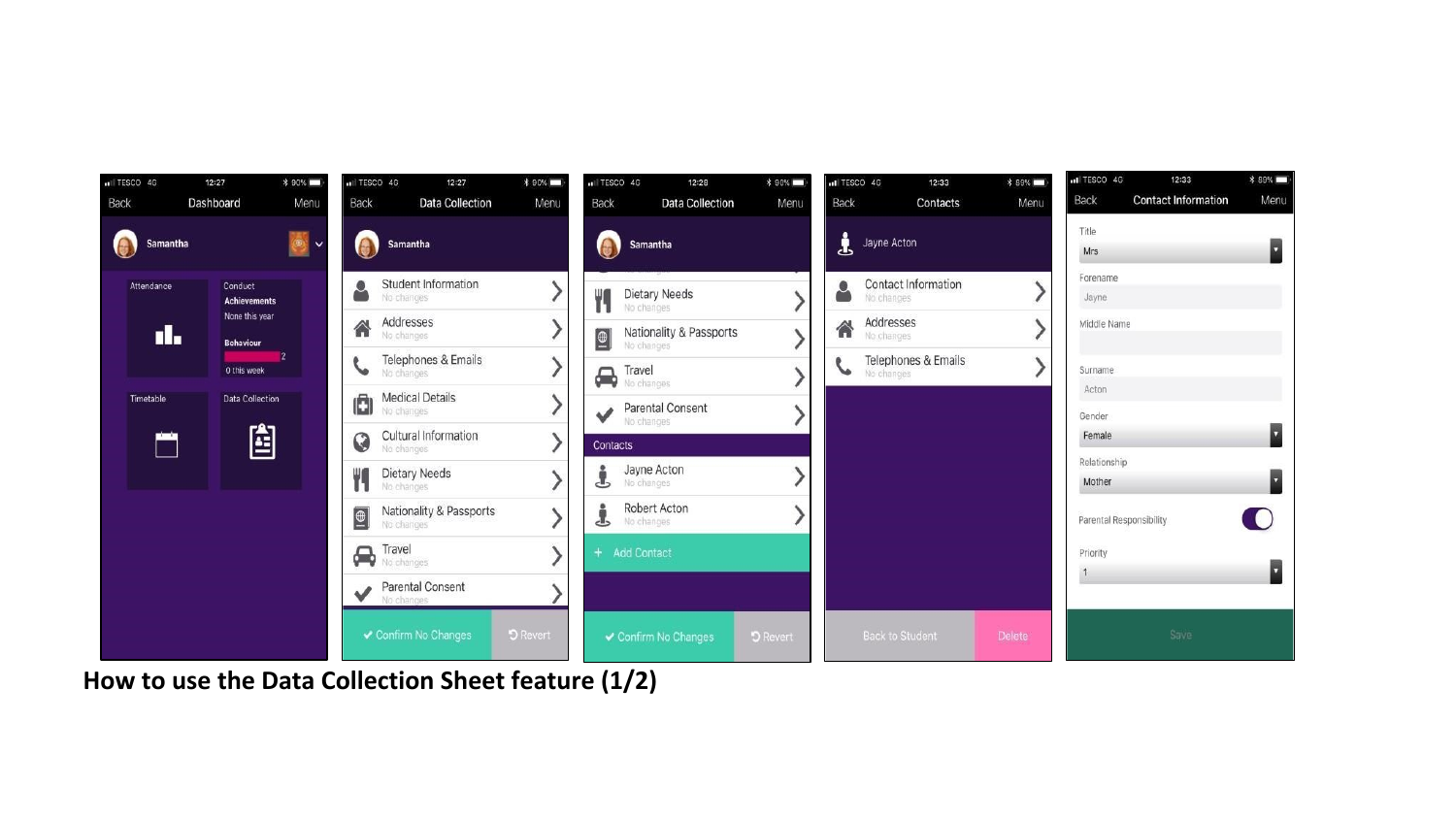Once you have signed into the SIMS Parent App or SIMS Parent website, you will be able to see your child(ren), tap on each child to go through to the options available, in this case Data Collection Sheet. You may also be able to see timetable, reports, homework, conduct, activities and SIMS Pay, depending on the set up of your school.

Click **Data Collection Sheet** to view the data which your school has requested you to add/update. The first **Addresses**  and **Telephone & Emails** section that you are able to see, underneath your child's name are their contact details, not your contact details.

If you wish to amend the emergency contacts, including your own, scroll down the page, and you will see a **Contacts**  section. If you can only see yourself under the **Contacts** section, this is a school setting for security purposes. You will need to contact the school to update other contacts' details.

# **How to use the Data Collection Sheet feature (2/2)**

If, once you have reviewed the data, there are no changes, please ensure that you tap/click the **Confirm No Changes** button. If you have made any changes, please make sure you tap/click all of the following buttons to ensure that changes are submitted back to the school: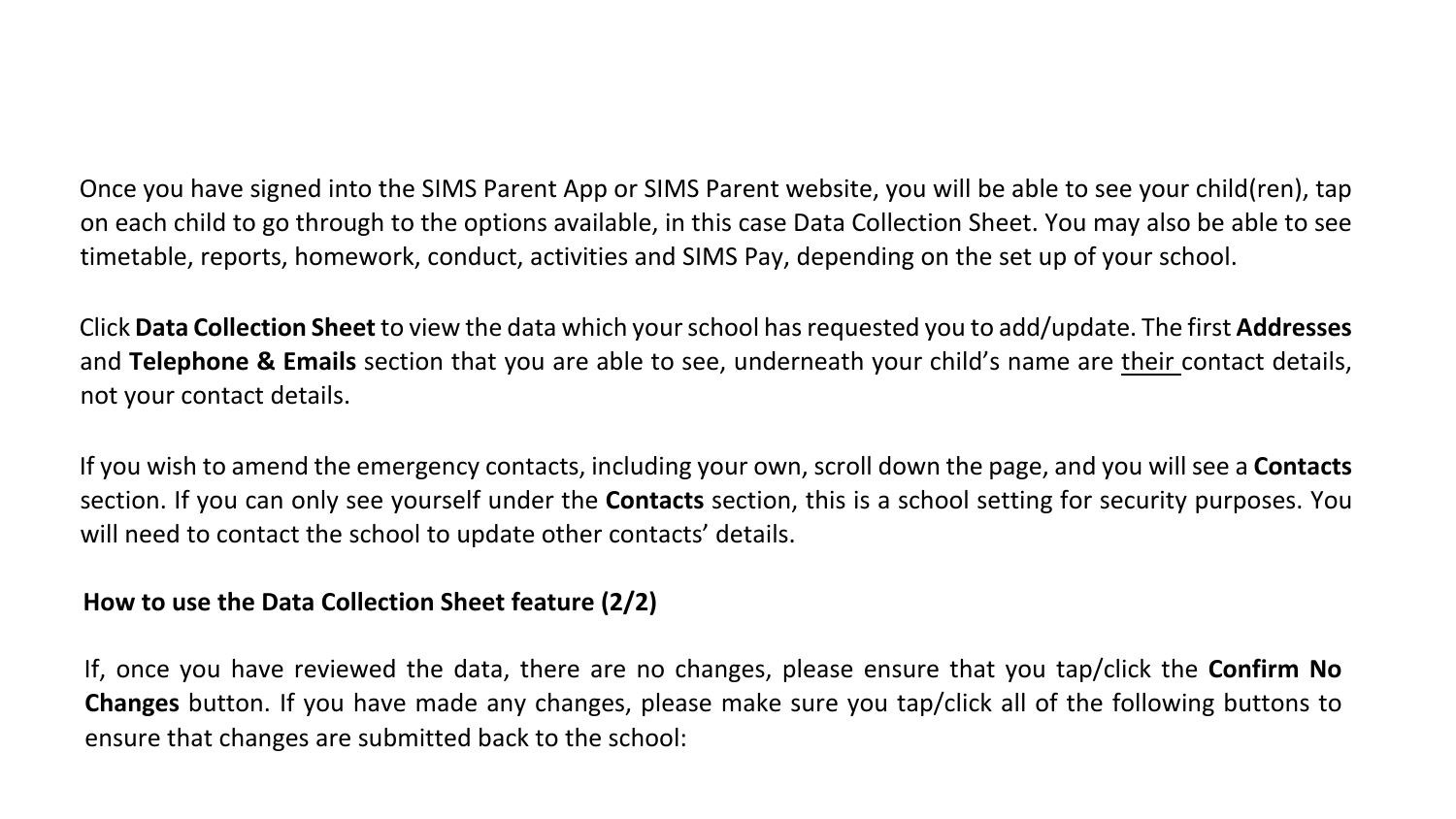- **Save**
- **Back to Student**
- **Finish Changes**
- **Submit Changes**

Once the school has reviewed your changes, you will receive a message within the SIMS Parent App Messages section to confirm that they have been approved.

If you have submitted changes, but have not yet had them approved, the Data Collection Sheet will show with a Padlock icon, which means no further changes can be made until the school has approved the last submission. Once they have approved the previous changes, the Padlock icon will disappear.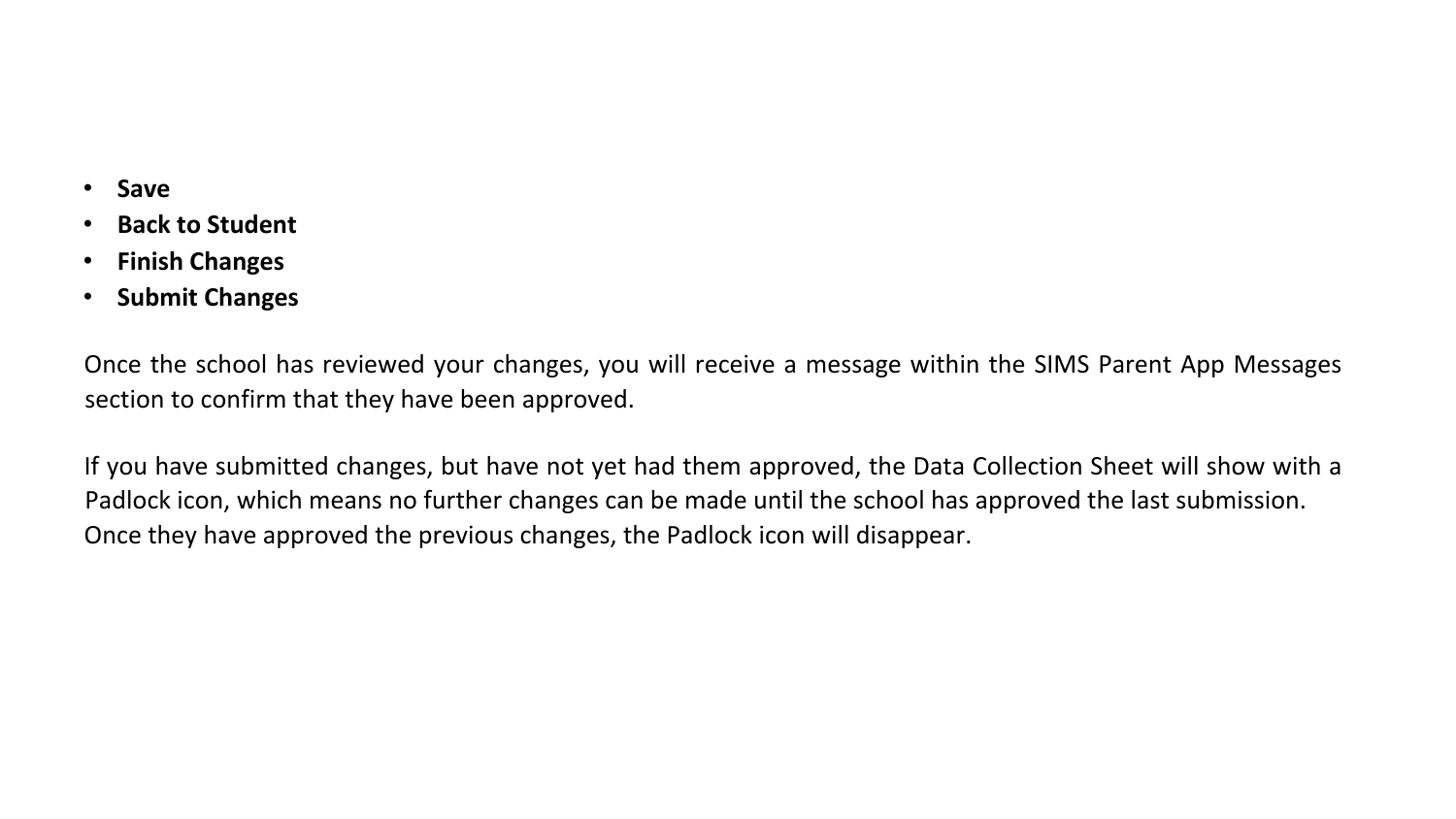#### **Accessing the School Details screen**

On the right hand top corner of the screen, there is a **Menu** option. If you tap/click on **Menu**, a list of options will be presented. If you tap on **School Details**, you will be presented with the Address and Contact Details of the school, as well as useful Term Dates for the current Academic Year, including any planned Inset Days.

#### **Accessing the Messages/School Calendar screens**

To access the messages or school calendar screen, click the relevant icon from the menu. **Messages** and **Calendar** events can be filtered by child or by category, by clicking the **Filter** option.

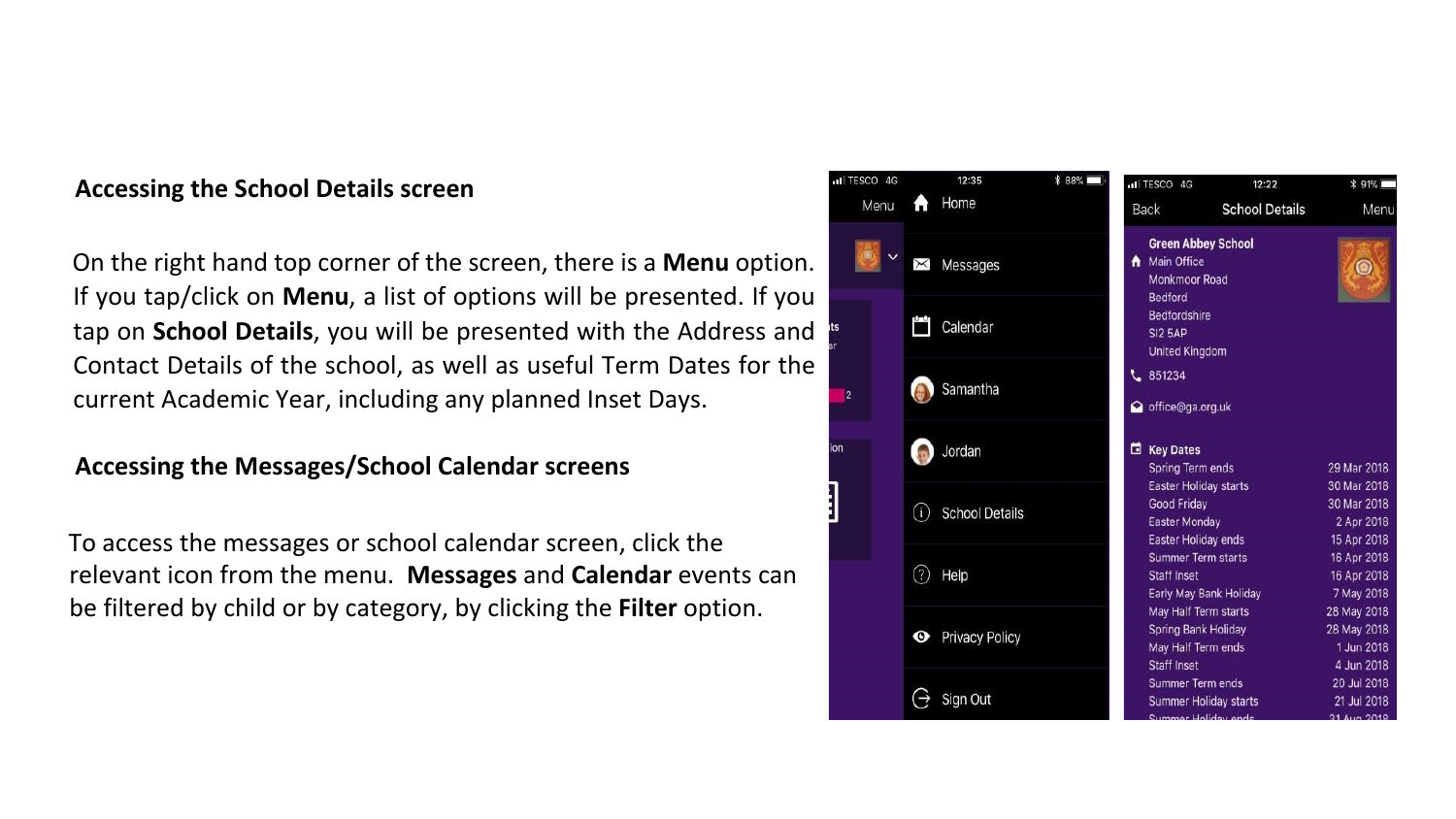#### **Accessing Attendance**

The attendance widget offers parents a quick view of attendance for the current term (not year).

Clicking on the widget opens up the detailed attendance box, which allows parents to see if their child has been marked in for a session and/or lesson (depending on your child's school setup).

**Accessing Assessment / Homework / Conduct / Timetable / Reports / Activities**

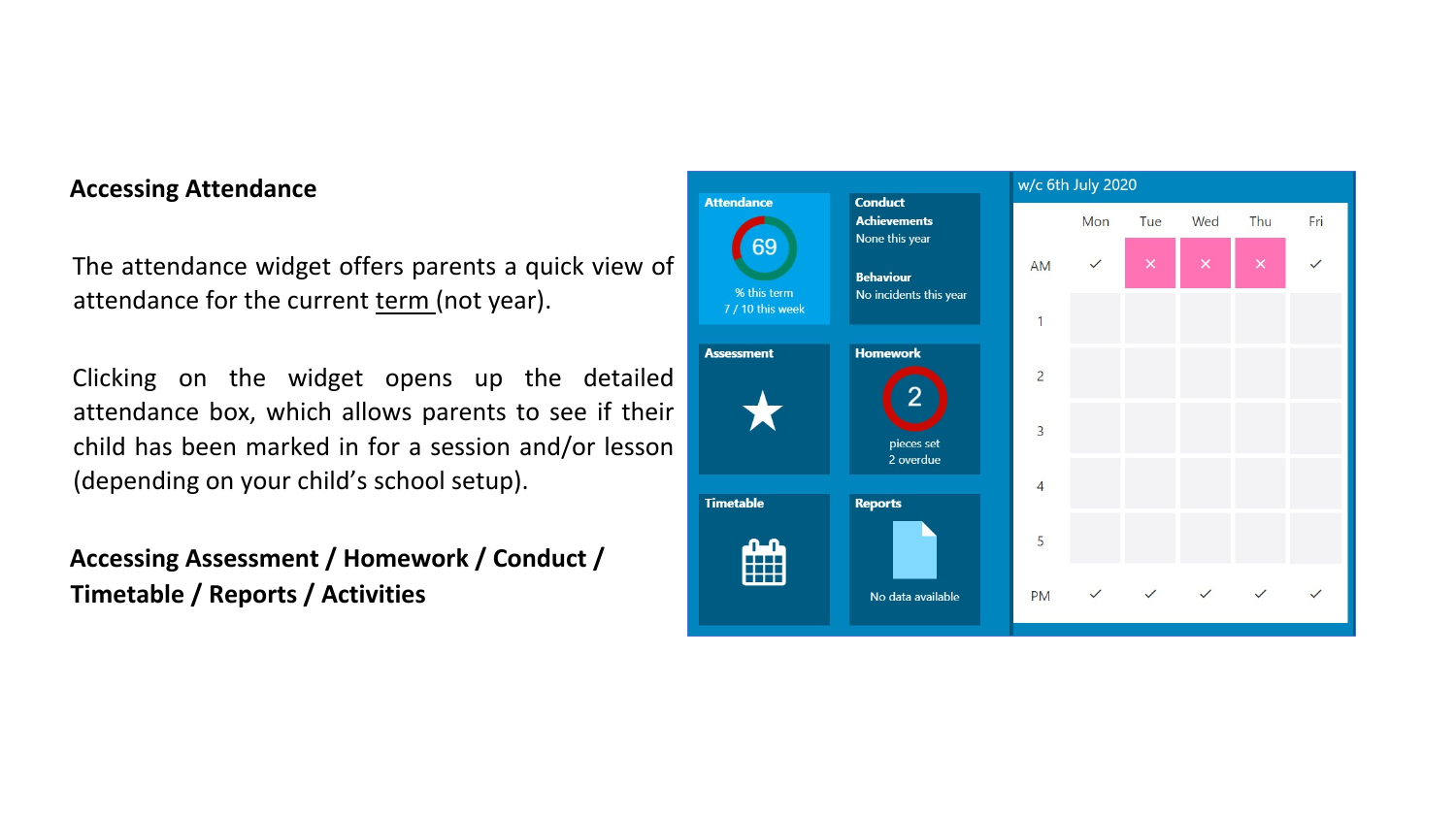Clicking on relevant widgets offers more information, depending on school setup. Some widgets may appear as the school year progresses.

### **Troubleshooting – Accessing the App**

#### What devices can I use to access SIMS Parent?

SIMS Parent can be accessed via any desktop PC or laptop. The SIMS Parent app can be accessed on Apple or Android devices. SIMS Parent supports Android version 4.4 and above, and IOS version 8 and above.

#### How do I download the app?

The SIMS Parent app can be downloaded for free from the Apple Store or the Play Store.

# How do I log in for the first time?

Full instructions for registering a SIMS Parent account can be found in this guide.

I can't find my account registration email. What should I do?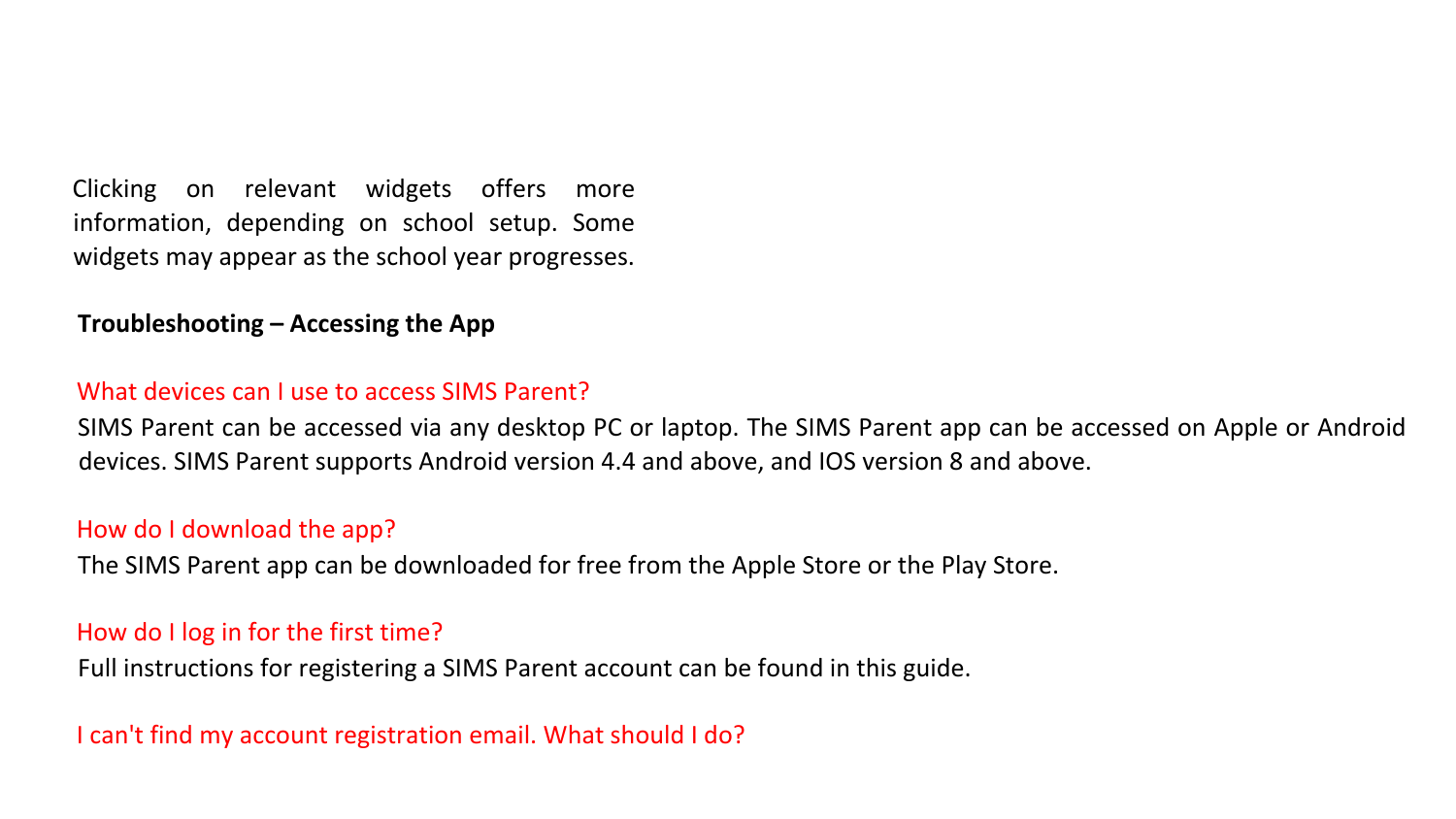If you cannot find the account registration email, please check your junk mail and ensure it has not been marked as SPAM. If you still have not received your account registration email, please contact your school directly. Registration emails expire after a certain time, so you may need to request a new registration email if yours has expired.

# **Troubleshooting - Logging In**

#### How do I log in?

You will have received an email invitation from your school directing you to complete the registration process for SIMS Parent. Parents can access the SIMS Parent website by going to [https://www.sims-parent.co.uk](https://www.sims-parent.co.uk/) or via the SIMS Parent app. Once the SIMS Parent app is downloaded onto a mobile device, a purple SIMS Parent icon will be available on the device menu that will take you directly to the app.

#### I can't remember my password. What should I do?

Visit the website of your account provider (i.e. Microsoft, Google, Facebook or Twitter) and follow their instructions for resetting your password.

Do I need to register separately for each of my children of school age?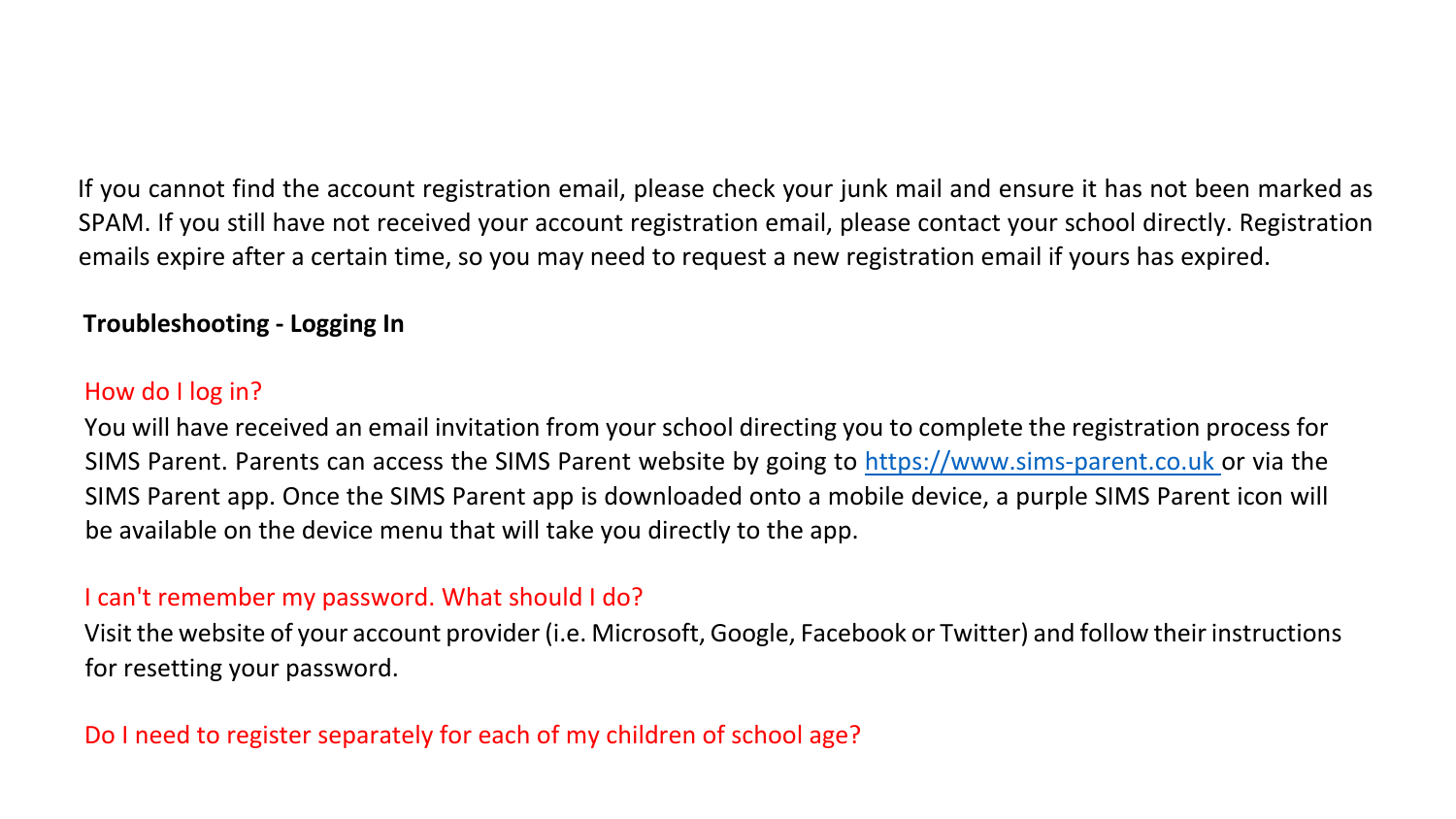No. When you sign in to SIMS Parent, events and information for all of your children attending this school will be displayed in one place. It is possible for parents to use the same login details to register with multiple SIMS Parent schools. This will allow users to change school once inside SIMS Parent from a drop-down menu located on the school name in the top right-hand corner of the page. This means only one app for all children.

# **Troubleshooting – Using the App**

# Why can't I access the SIMS Parent site? Why does the page not load correctly?

Ensure your internet browsers are up-to-date. If your internet browser is up-to-date and you are still experiencing problems, please contact your school directly for assistance.

# I have signed into SIMS Parent before but I can't sign in now. What should I do?

Ensure you are logged in with the correct account (i.e. the account you used during the SIMS Parent registration process). To sign out of an incorrect account, visit the account provider's website (e.g. Google, Facebook, etc.) and sign out. Close the browser completely. Open a new browser window and log in to SIMS Parent, using the account details you used during the registration process. If you still cannot sign in to SIMS Parent having followed the advice in this section, please contact your school directly for assistance.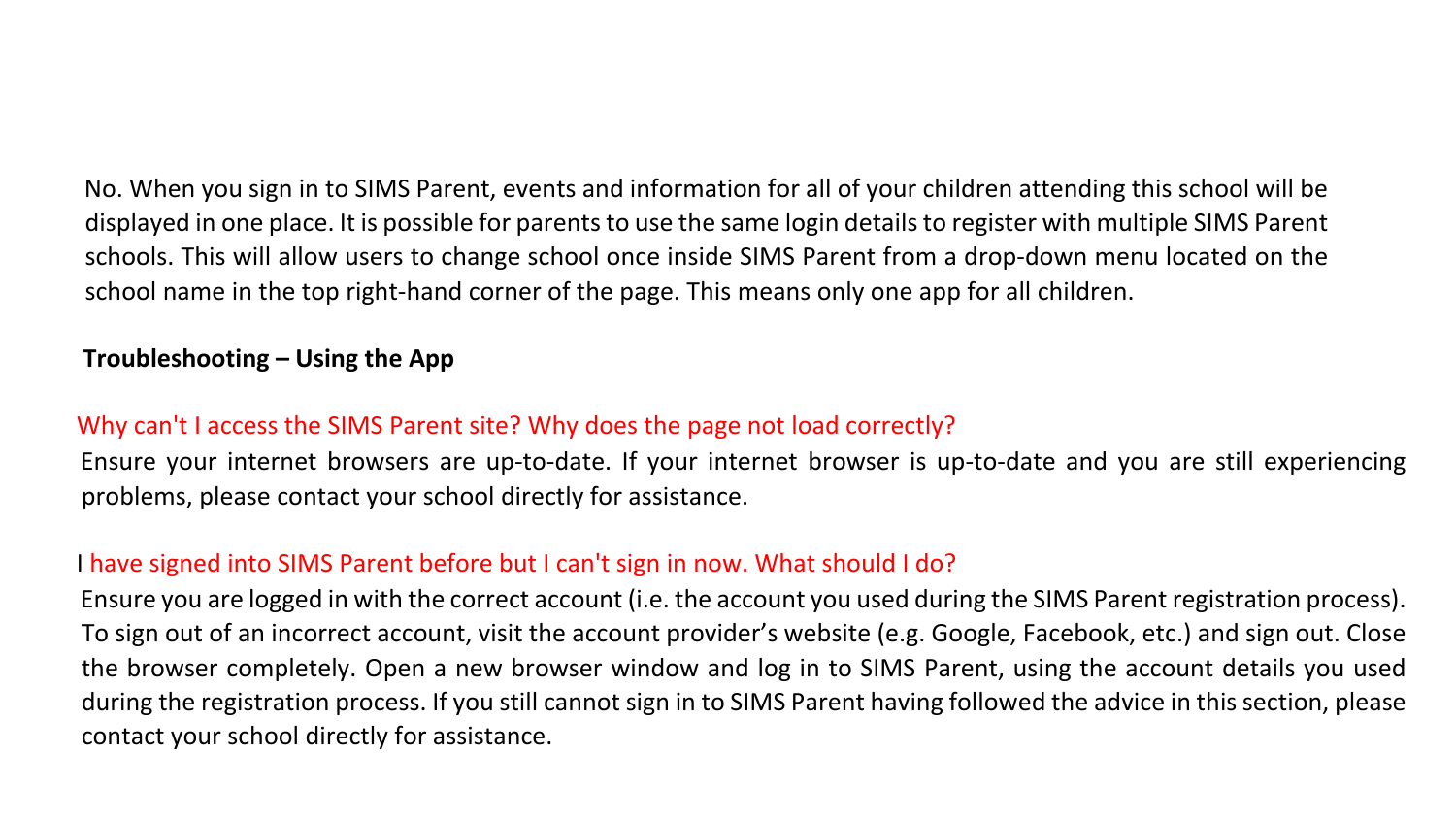# I have signed into SIMS Parent but I can't see any data/all of my children . What should I do?

If you cannot see any data or all of your children, please contact your school directly for assistance.

# **Troubleshooting – Data Collection Sheets**

# Why can't I open the Data Collection Sheet for my child?

If the Data Collection Sheet is not visible from SIMS Parent for your child, you may not meet the criteria required for submitting changes to your child's account. Currently a registered child contact must have parental responsibility, be priority 1 or 2 without a no-contact court order in place. Some schools may also opt in to the contact having to live at the same address as the child. Contact your school directly for assistance.

# There is a padlock icon on the Data Collection Sheet area, what does this mean?

If you can see the Data Collection Sheet but it is locked (a padlock icon will be displayed), the Data Collection Sheet has been previously submitted and is waiting for a school administrator to authorise and apply the changes. Once the changes have been applied, the Data Collection Sheet will become available again.

I can only see my own contact details and none of my child other contacts?